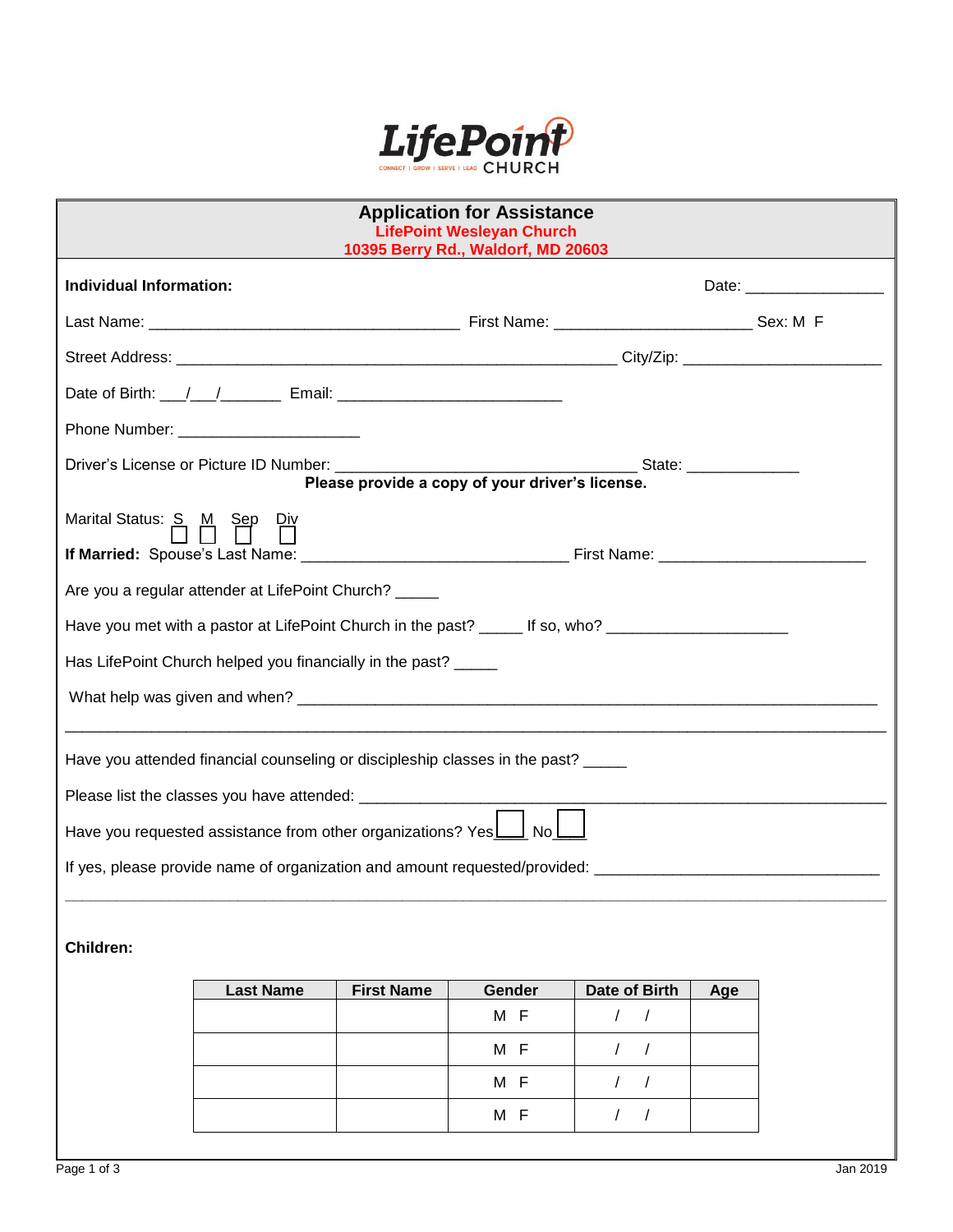| <b>Application for Assistance</b><br><b>LifePoint Wesleyan Church</b><br>10395 Berry Rd., Waldorf, MD 20603       |  |  |  |  |  |  |
|-------------------------------------------------------------------------------------------------------------------|--|--|--|--|--|--|
| <b>Income (Primary Applicant):</b>                                                                                |  |  |  |  |  |  |
|                                                                                                                   |  |  |  |  |  |  |
| Employment Income per month: \$_______ per month / Food Stamps/SNAP/SUNCAP: \$_______                             |  |  |  |  |  |  |
| Unemployment income per month: \$___________ Social Security per month: \$__________ SSI per month: \$_______     |  |  |  |  |  |  |
| SSD per month: \$_________ AFDC: \$________ Child Support per month: \$_______                                    |  |  |  |  |  |  |
| Other Income per month: \$                                                                                        |  |  |  |  |  |  |
| Income (Spouse):                                                                                                  |  |  |  |  |  |  |
|                                                                                                                   |  |  |  |  |  |  |
| Employment Income per month: \$_______ per month / Food Stamps/SNAP/SUNCAP: \$_______                             |  |  |  |  |  |  |
| Unemployment income per month: \$____________ Social Security per month: \$____________ SSI per month: \$________ |  |  |  |  |  |  |
| SSD per month: \$__________ AFDC: \$________ Child Support per month: \$_______                                   |  |  |  |  |  |  |
| Other Income per month: \$                                                                                        |  |  |  |  |  |  |
| Does anyone else pay any of your living expenses? Y N If yes, who? _____________________ Amount: \$____________   |  |  |  |  |  |  |
| Total Monthly Income: \$_____________________                                                                     |  |  |  |  |  |  |
| <b>Expenses:</b> List all monthly expenses that your household has.                                               |  |  |  |  |  |  |
| Rent: \$________ Mortgage: \$_______ Electric: \$_______ Cable: \$_______ Phone: \$_______ Water: \$______        |  |  |  |  |  |  |
| Car Payment: \$________ House Insurance: \$_______ Car Insurance: \$______ Health Insurance: \$_______            |  |  |  |  |  |  |
| Medicines: \$_________ Other Medical: \$________ Food: \$________ Clothing: \$_______ Tobacco Products: \$______  |  |  |  |  |  |  |
| Alcoholic Beverages: \$ _______ Miscellaneous: \$                                                                 |  |  |  |  |  |  |
| Total Monthly Expenses: \$_____________________                                                                   |  |  |  |  |  |  |
| Description of Assistance Requested and Documentation in Priority Order:                                          |  |  |  |  |  |  |
|                                                                                                                   |  |  |  |  |  |  |
|                                                                                                                   |  |  |  |  |  |  |
| Total Amount of Request: \$_____________________                                                                  |  |  |  |  |  |  |
| Please provide copies of Vendor Bill/Invoice.                                                                     |  |  |  |  |  |  |